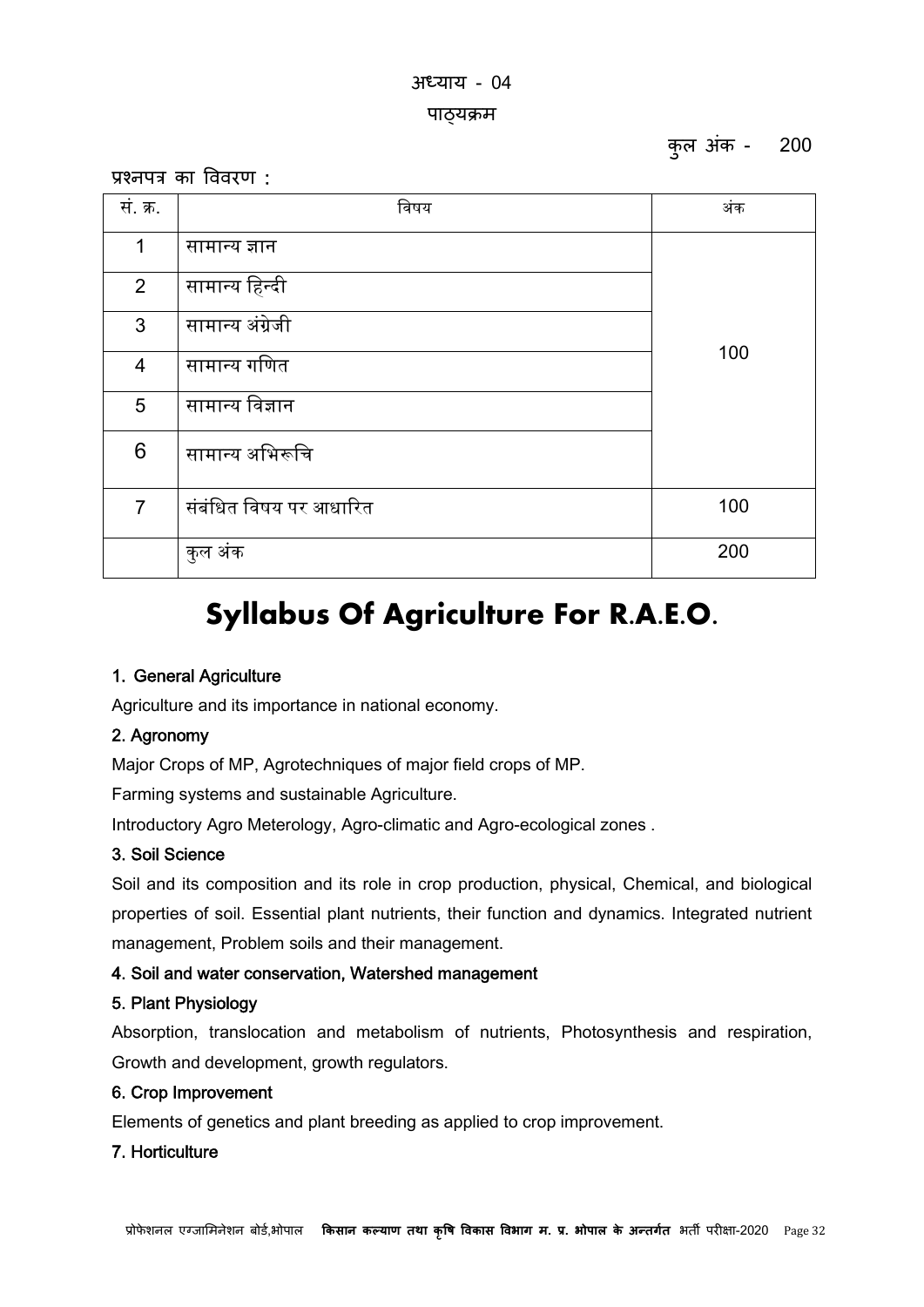Package of practices of important fruit vegetable Spices and economically important flowering plants, Nursery management and propagation methods of horticultural crops. Problems (unfruitfulness, alternate bearing, fruit drops etc.) and physiological disorders and their management. Post-harvest

management and value addition of fruits and vegetables.

#### 8. Plant Protection

Important insect pests and diseases affecting important crops and their management. Components of integrated pest and disease management. Spray equipments, their selection and maintenance. Rodent management. Safety precautionary measures during pesticide usage.

#### 9. Agricultural Economics

Meaning, principles of economics as applied to agriculture, Farm planning and resource management for optimal production. Farming systems and their economic role. Marketing of agricultural produce and regulated markets in MP including initiatives like (e -chaupal) Price of agricultural produce and its role in agricultural production.

## 10. Agricultural Extension Education

Philosophy, objectives and principles of extension. Extension organizations at the state, district and block levels, their structure, functions and responsibilities. Methods of communication. Role of farmer's organizations in extensions services. Role and importance of trainings. Important rural development programmes in India.

# Syllabus Of Agriculture For S.A.D.O.

- 1. Agriculture, its importance in national economy, agro-climatic and agro-ecological zone, geographic distribution of crop plants. Agriculture heritage, Sustainable agriculture.
- 2. Important crop of India and M.P. Package of practices for cultivation of cereal, Pulses, oilseeds, Sugar, Fiber and forage crops; Different cropping systems, Farming system, Crop rotations, multiple and relay cropping, intercropping, mixed cropping and sequence cropping. Integrated crop management, Geoinformatics, Nano technology and precision farming
- 3. Crop weather relationship, floods, Cold waves and frosts, Meteorological services to agriculture. Climate change and climate resilient agriculture, Remote sensing, contingent crop planning.
- 4. Soil as a medium for plant growth and its Composition, minerals and organic constituents of the soil and their role in crop production, Soil types of India and M.P. Chemical, Physical and microbiological properties of soils, Essential plant nutrients, their functions and deficiency symptoms, Occurrence and Cycling in soils, Straight, complex and mixed fertilizers and bio-fertilizers manufactures and marketed in India, Integrated nutrient management for plant. Management of problem soils such as saline, alkali and